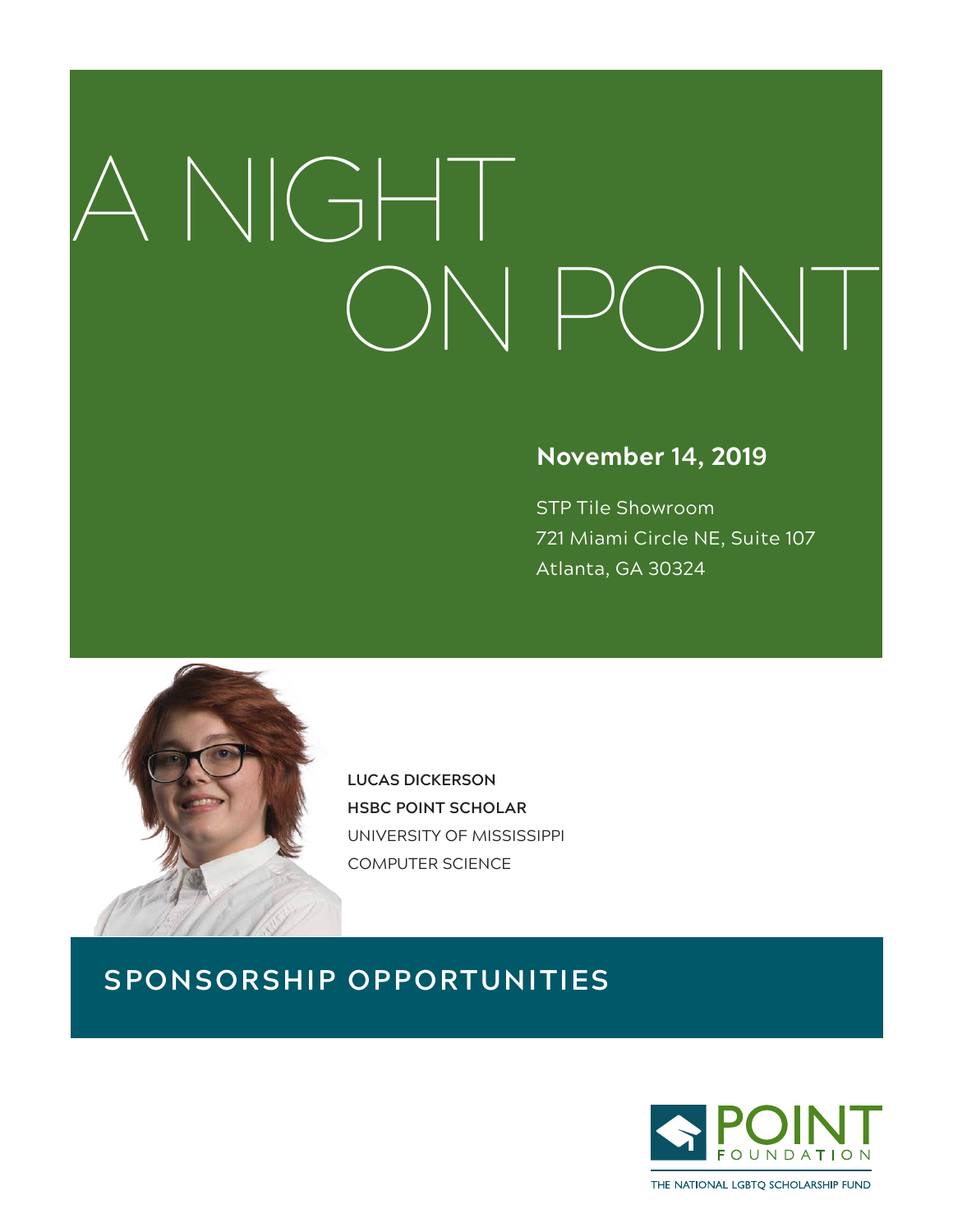## **A NIGHT ON POINT**



TAREK ALI **POINT SCHOLAR** GEORGIA STATE UNIVERSITY PSYCHOLOGY/PRE-DENTAL

On November 14 2019, Point Foundation will host A Night On Point reception at STP Tile Showroom. The event will feature remarks from Point Scholars and Staff to help increase awareness of Point's mission and work, as well as an introduction on how individuals and companies can help support Point's programs and initiatives. Guests will also enjoy cocktails and hors d'oeuvres and the opportunity to chat informally with Point Scholars and Alumni.

By partnering with Point Foundation to support this event, your commitment to philanthropy is highly visible to a variety of communities and stakeholders. You are aligning your brand with an organization committed to education, the advancement of local youth, and fostering greater diversity and inclusion.





**A NIGHT ON POINT NOVEMBER 14, 2019**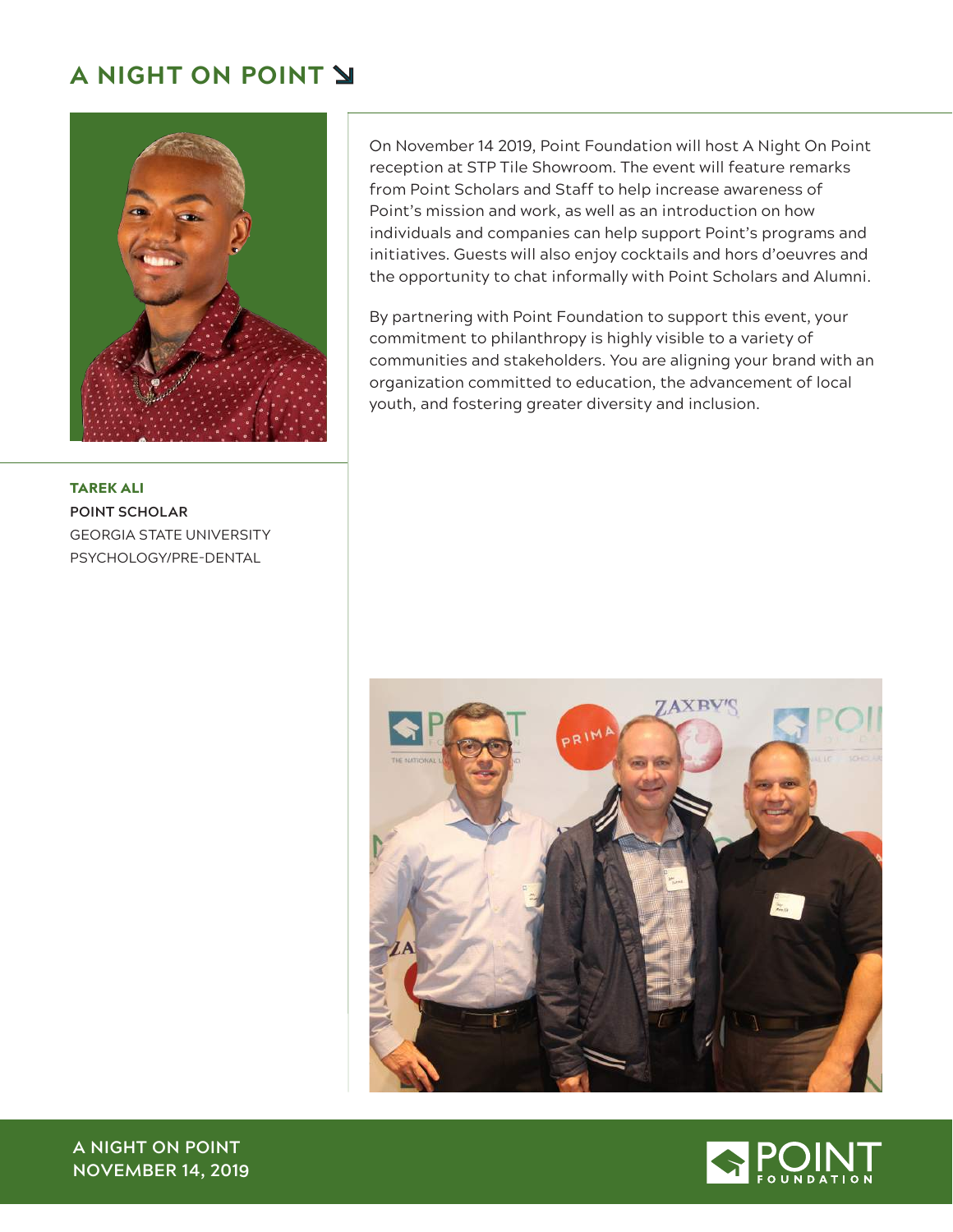# **WHAT IS POINT FOUNDATION?**



**VIVIENNE CHO PATTI SUE MATHIS POINT SCHOLAR** UNIVERSITY OF NORTH ALABAMA MUSIC PERFORMANCE/EDUCATION

Point Foundation empowers promising lesbian, gay, bisexual, transgender and queer (LGBTQ) students to achieve their full academic and leadership potential — despite the obstacles often put before them — to make a significant impact on society.

Point Foundation is the nation's largest scholarship-granting organization for LGBTQ students of merit. Point Foundation provides financial support, mentoring, leadership training and hope to meritorious students who are marginalized due to sexual orientation, gender identity or gender expression.

Since 2001, Point Foundation has invested more than \$18 million in the education and support of Point Scholars. Point's scholar selection process is rigorous and highly competitive. Top candidates demonstrate leadership ability, academic excellence, financial need and a history of community service. Through Point's scholarships and community, scholars receive the support and encouragement they need to excel both academically and personally.







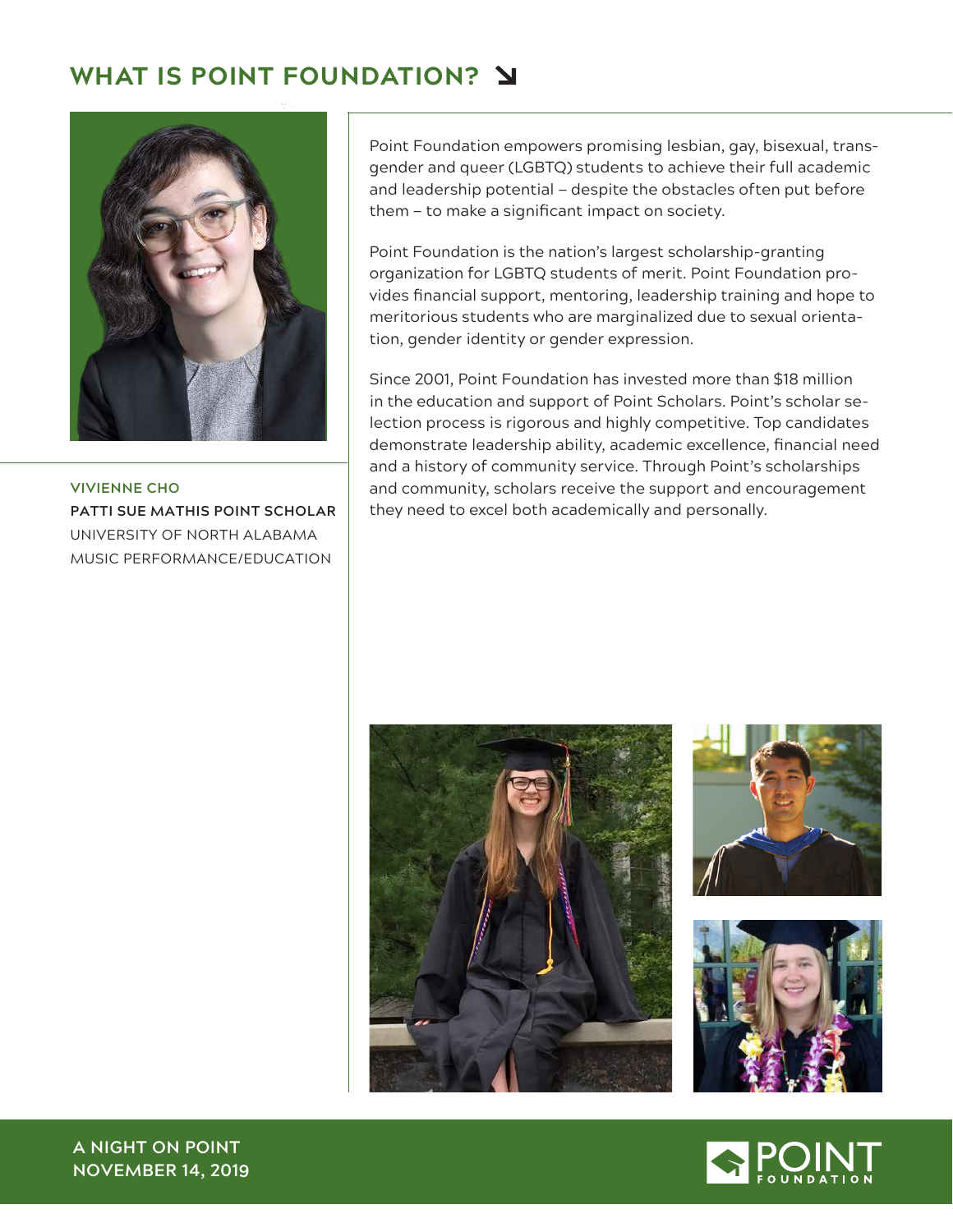# **WHO ARE THE POINT SCHOLARS?**



**BARUCH LONERIDER LEVINE POINT ALUM** MOUNT HOLYOKE COLLEGE CRITICAL SOCIAL THOUGHT FROM ATLANTA, GA

For 2018-2019, Point is supporting 98 scholarship recipients and is proud of its 290 alumni who are now pursuing their life and career goals.

Point Scholars are among the brightest LGBTQ students in the country and are poised to become the next generation of leaders in the LGBTQ community and society.

#### **NOTABLE FACTS ABOUT THE 2018 POINT SCHOLAR CLASS:**

- **69% identify as people of color or bi/multi-racial**
- **32% identify as transgender or gender nonconforming.**
- **38% are the first generation in their family to go to college.**



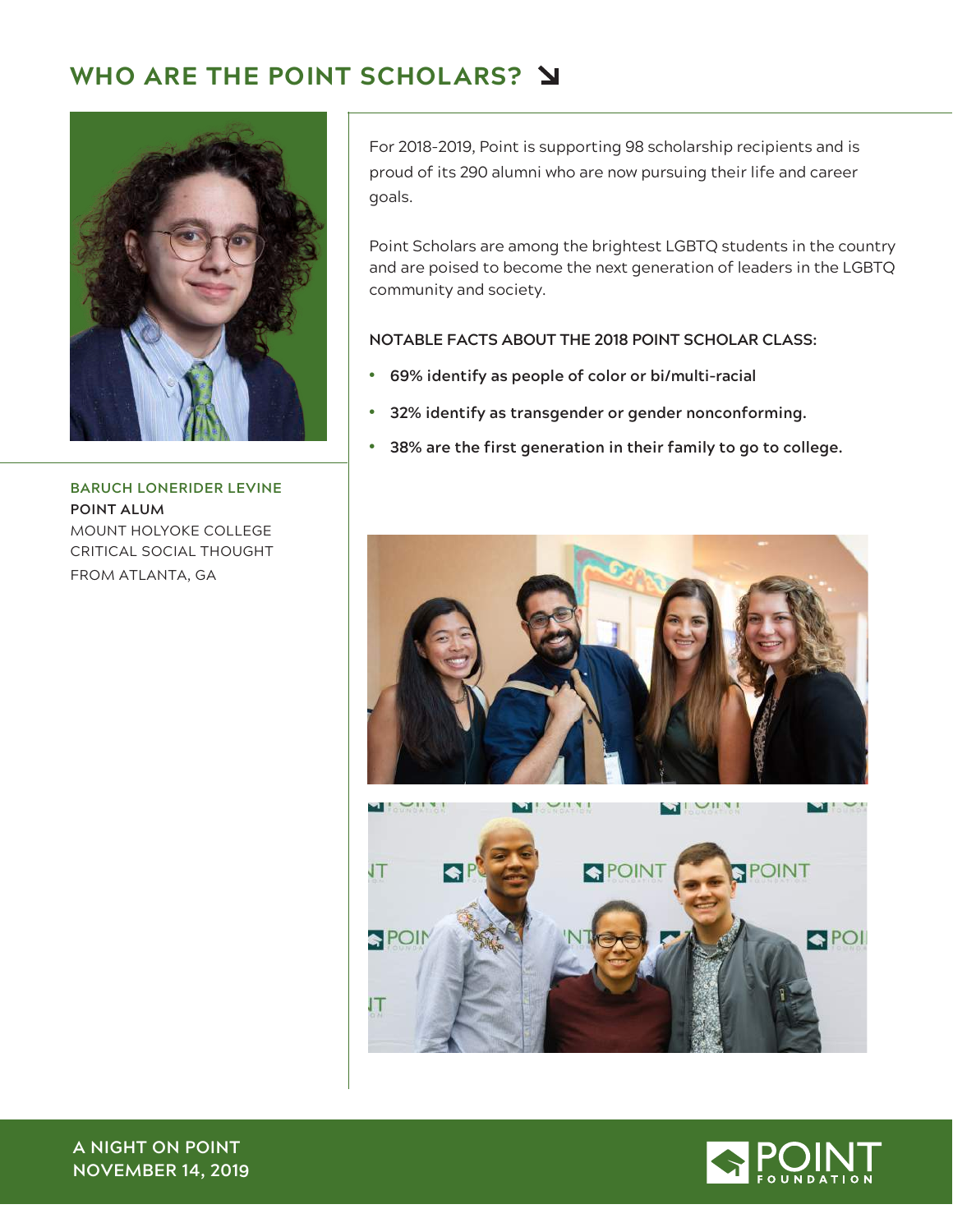## **SPONSORSHIP BENEFITS**



ERIC BEELER POINT ALUM

GEORGE WASHINGTON UNIVERSITY INTERNATIONAL RELATIONS FROM ROSWELL, GA

#### **PLATINUM - \$5,000**

- Most prominent corporate logo on the event page on the national website, before and after the event
- Corporate logo inclusion on invitations and evites
- Brand inclusion in pre-event email to regional supporters
- Verbal recognition at the event
- Text listing in Point Foundation's Annual Report
- Tickets for up to 10 sponsor guests to attend the event

#### **GOLD - \$2,500**

- Large/prominent corporate logo on the event page on the national website, before and after the event
- Corporate logo inclusion on invitations and evites
- Verbal recognition at the event
- Text listing in Point Foundation's Annual Report
- Tickets for up to five sponsor guests to attend the event

#### **SILVER - \$1,000**

- Corporate logo on the event page of the national website, before and after the event
- Corporate logo inclusion on invitations and evites
- Verbal recognition at the event
- Text listing in Point Foundation's Annual Report
- Tickets for up to three sponsor guests to attend the event





**A NIGHT ON POINT NOVEMBER 14, 2019**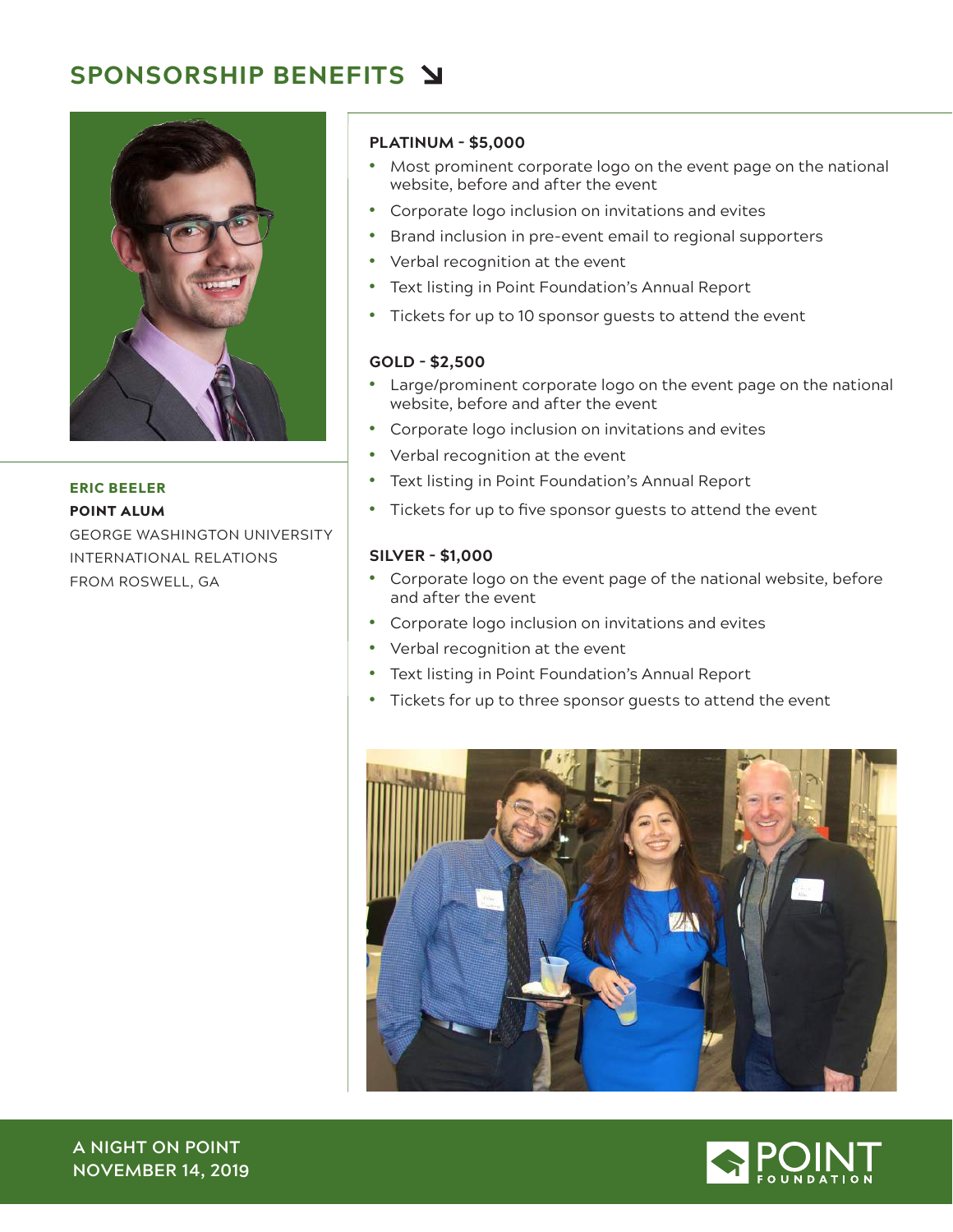## **SPONSORSHIP DETAILS**



DAWN BETTS-GREENE **POINT ALUM** FLORIDA STATE UNIVERSITY LIBRARY SCIENCE

## **LOGO SPECIFICATIONS**

Logos for invitations, and website placement must be in RGB color or black & white, .eps format.

Email logos to jamesw@pointfoundation.org

## **PAYMENT** For credit card payment, contact jamesw@pointfoundation.org

Alternatively, make checks payable to:

**Point Foundation – 2019 A Night On Point**  6230 Wilshire Blvd. Los Angeles, CA 90048

### **TAX INFORMATION**

Point Foundation is a 501(c)(3) non-profit organization. Contributions are tax deductible to the extent allowed by law. Federal Tax ID# 84-1582086.

Visit www.pointfoundation.org for audited financial statements, Form 990 tax return or board governance.

## **SPONSORSHIP INQUIRIES**

Please contact James Worsdale at jamesw@pointfoundation.org